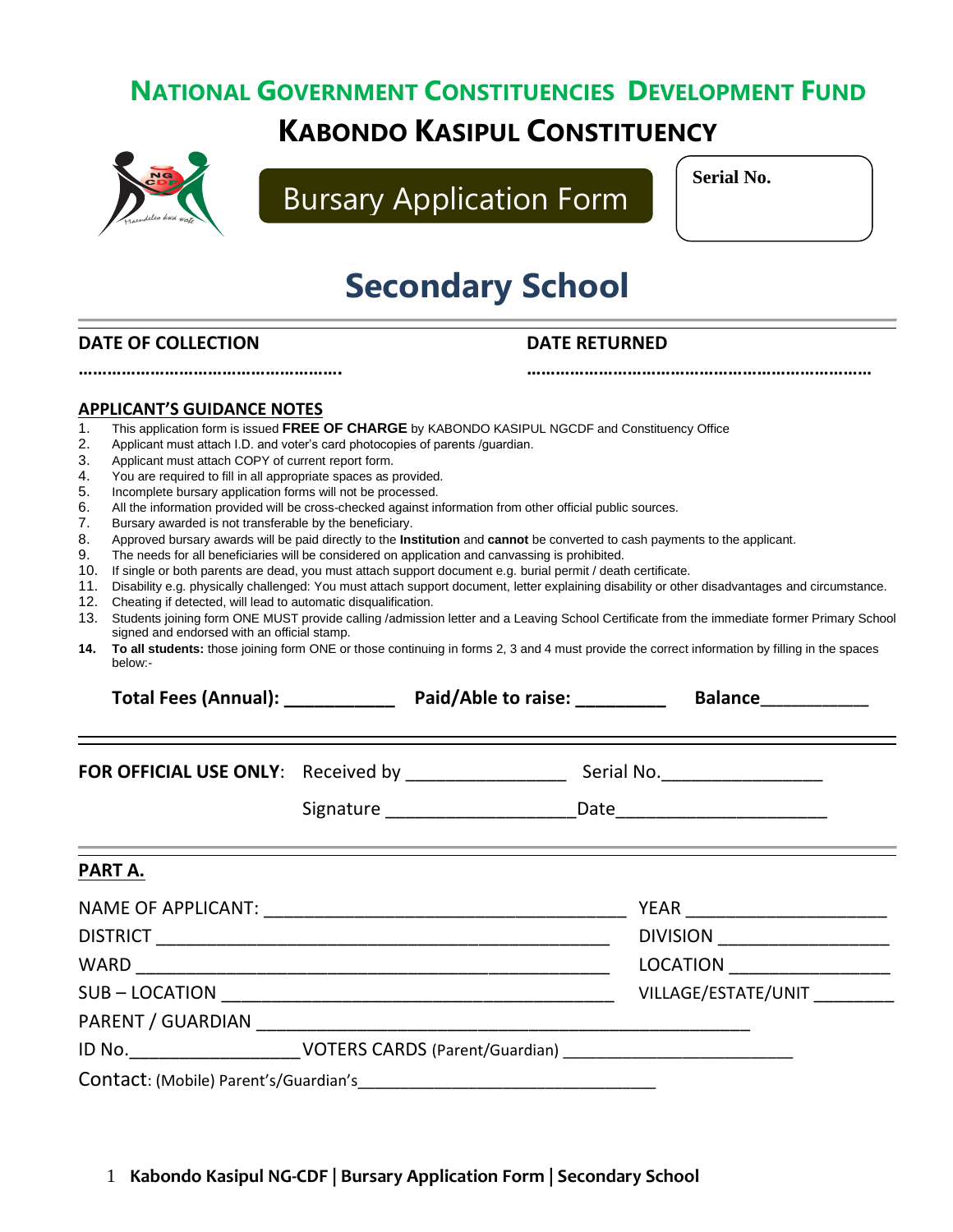| <b>PART B</b> | STUDENT'S PERSONAL AND INSTITUTION'S OR COURSE DETAILS. |  |
|---------------|---------------------------------------------------------|--|
|               |                                                         |  |

| 1. Full Names:                                                                                                                                                                                                                                                                                                                                                   |                                                                                                     |                        |
|------------------------------------------------------------------------------------------------------------------------------------------------------------------------------------------------------------------------------------------------------------------------------------------------------------------------------------------------------------------|-----------------------------------------------------------------------------------------------------|------------------------|
|                                                                                                                                                                                                                                                                                                                                                                  |                                                                                                     |                        |
|                                                                                                                                                                                                                                                                                                                                                                  |                                                                                                     |                        |
|                                                                                                                                                                                                                                                                                                                                                                  |                                                                                                     |                        |
|                                                                                                                                                                                                                                                                                                                                                                  | Total Fees: __________________________Paid/Able to raise: ______________________Balance____________ |                        |
| b). FOR FRESH STUDENTS please attach admission instructions while those continuing you must                                                                                                                                                                                                                                                                      |                                                                                                     |                        |
| state correctly current year / class whether 1, 2, 3, or 4.                                                                                                                                                                                                                                                                                                      |                                                                                                     |                        |
| c) SCHOOL CATEGORY: NATIONAL $\Box$ EXTRA COUNTY $\Box$ COUNTY $\Box$ PRIVATE $\Box$                                                                                                                                                                                                                                                                             |                                                                                                     |                        |
| <b>FORM I (ONE) APPLICANTS ONLY</b>                                                                                                                                                                                                                                                                                                                              |                                                                                                     |                        |
| 3. REMARKS: Former Primary School Head Teacher's<br><b>Academic Performance</b><br>Excellent _____________ V. Good ___________ Good ______ __Fair __________ _Poor _________<br>I declare to the best of my knowledge that the above information is $T R \mathcal{V} E$ or the applicant to attach a<br>relevant copy of a certified school leaving certificate. |                                                                                                     |                        |
| <b>Name</b>                                                                                                                                                                                                                                                                                                                                                      | Signature                                                                                           | Date & Official Stamp. |
| <b>PART C: STUDENT'S FAMILY INFORMATION.</b>                                                                                                                                                                                                                                                                                                                     |                                                                                                     |                        |
|                                                                                                                                                                                                                                                                                                                                                                  |                                                                                                     |                        |
|                                                                                                                                                                                                                                                                                                                                                                  |                                                                                                     |                        |
|                                                                                                                                                                                                                                                                                                                                                                  |                                                                                                     |                        |
| 3. Guardian / Sponsor Name _________________________ Occupation/ Profession ______                                                                                                                                                                                                                                                                               |                                                                                                     |                        |
| Relation to applicant_______________________________Contact __________________(Mobile)                                                                                                                                                                                                                                                                           |                                                                                                     |                        |
| 4. DISABILITY: Blind / Deaf / physically challenged.                                                                                                                                                                                                                                                                                                             | (attach evidence)                                                                                   |                        |
| 5. From poor household: YES                                                                                                                                                                                                                                                                                                                                      | <b>NO</b><br>(Tick One)                                                                             |                        |
| 6. Who has been paying for your education? (Tick )Parent $\Box$ Guardian $\Box$ Sponsor / Well wishers [                                                                                                                                                                                                                                                         |                                                                                                     |                        |
| 7. How many brothers / sisters do you have?                                                                                                                                                                                                                                                                                                                      |                                                                                                     |                        |
| a. How many are in secondary                                                                                                                                                                                                                                                                                                                                     |                                                                                                     |                        |
| b. How many are in post-secondary institutions?                                                                                                                                                                                                                                                                                                                  |                                                                                                     |                        |

2 **Kabondo Kasipul NG-CDF | Bursary Application Form | Secondary School**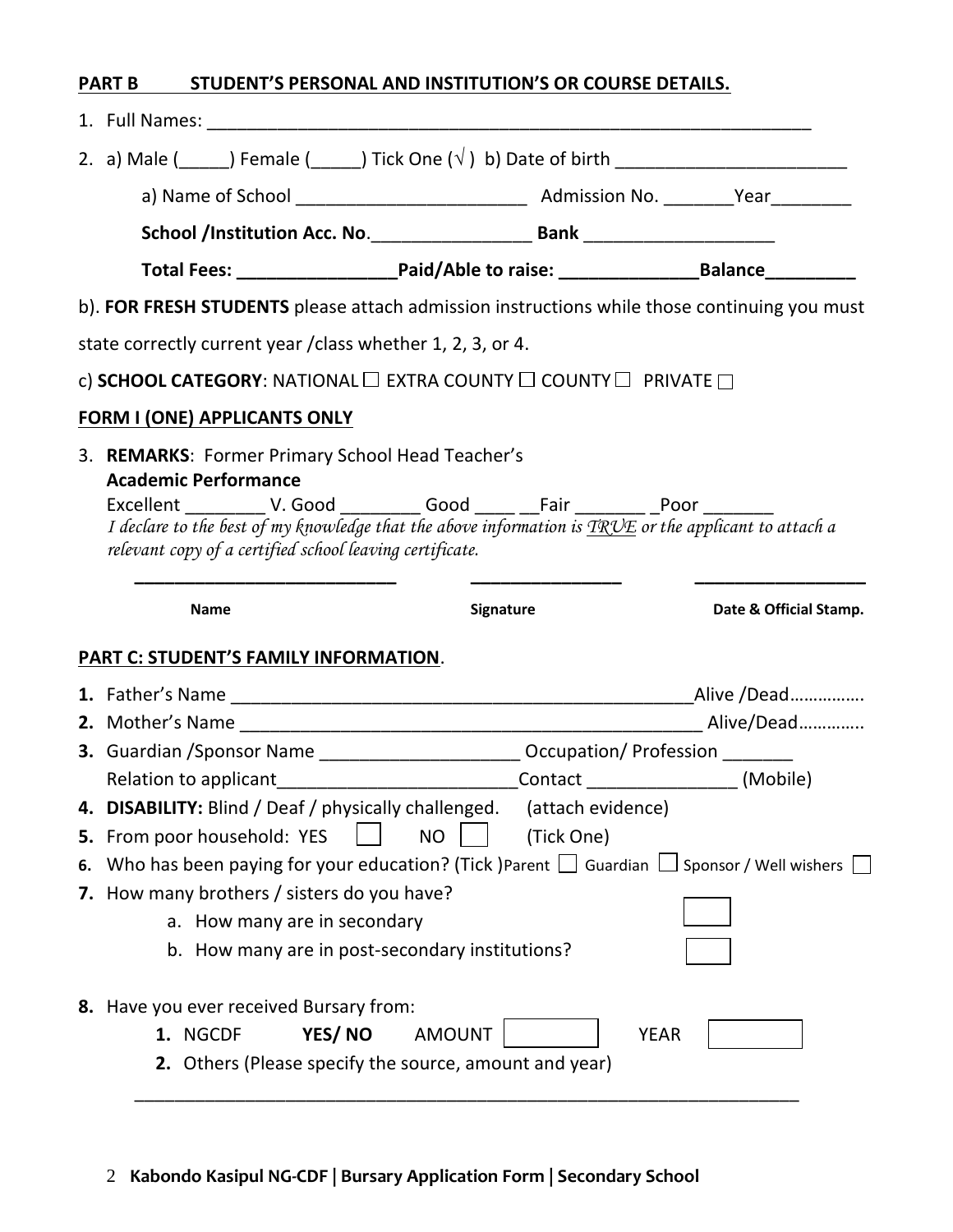#### **PART D. APPLICANTS SIBLINGS IN SCHOOL / INSTITUTION.**

| <b>Names</b>       | Relationship | School / Institution | <b>Year or</b> | <b>Total Fees</b> | Outstanding    |
|--------------------|--------------|----------------------|----------------|-------------------|----------------|
|                    |              |                      | <b>Class</b>   |                   | <b>Balance</b> |
|                    |              |                      |                |                   |                |
|                    |              |                      |                |                   |                |
|                    |              |                      |                |                   |                |
|                    |              |                      |                |                   |                |
| <b>GRAND TOTAL</b> |              |                      |                |                   |                |

#### **PART E: INFORMATION ABOUT FAMILY FINANCIAL STATUS.**

#### 1. GROSS INCOME IN THE LAST 12 MONTHS (KSHS)

Gross Income (this means income from salary, business or farming)

|                     | Father | Mother   Husband | <b>Wife</b> | Guardian / Sponsor |
|---------------------|--------|------------------|-------------|--------------------|
| <b>GROSS INCOME</b> |        |                  |             |                    |

#### **PART F: RECOMMENDATION**

a) **Area Chief / Assistant Chief/Religious Leader**- Comment on the student /family/ parent status.

------------------------------------------------------------------------------------------------------------------------------------ ------------------------------------------------------------------------------------------------------------------------------------ ----------------------------------------------------------------------------------------------------------------------- **\_\_\_\_\_\_\_\_\_\_\_\_\_\_\_\_\_\_\_\_\_\_\_\_\_\_ \_\_\_\_\_\_\_\_\_\_\_\_\_\_\_ \_\_\_\_\_\_\_\_\_\_\_\_\_\_\_\_\_**

**Name Signature Signature Date & Official Stamp.** 

#### **PART G: DECLARATIONS.**

#### **1. STUDENT'S DECLARATION**

I declare that to the best of my knowledge, the information given herein is true and I am aware that giving false information will lead to automatic disqualification.

**Name Date. Date. Date. Date. Date. Date. Date.** 

**\_\_\_\_\_\_\_\_\_\_\_\_\_\_\_\_\_\_\_\_\_\_\_\_\_\_ \_\_\_\_\_\_\_\_\_\_\_\_\_\_\_ \_\_\_\_\_\_\_\_\_\_\_\_\_\_\_\_\_**

#### **2. PARENT / GUARDIAN DECLARATION**

I declare that I have read this form/ this form has been read to me and I hereby confirm that the information given is true to the best of my knowledge.

**\_\_\_\_\_\_\_\_\_\_\_\_\_\_\_\_\_\_\_\_\_\_\_\_\_\_ \_\_\_\_\_\_\_\_\_\_\_\_\_\_\_ \_\_\_\_\_\_\_\_\_\_\_\_\_\_\_\_\_**

**Name** (Parent /Guardian) Signature **Date.**